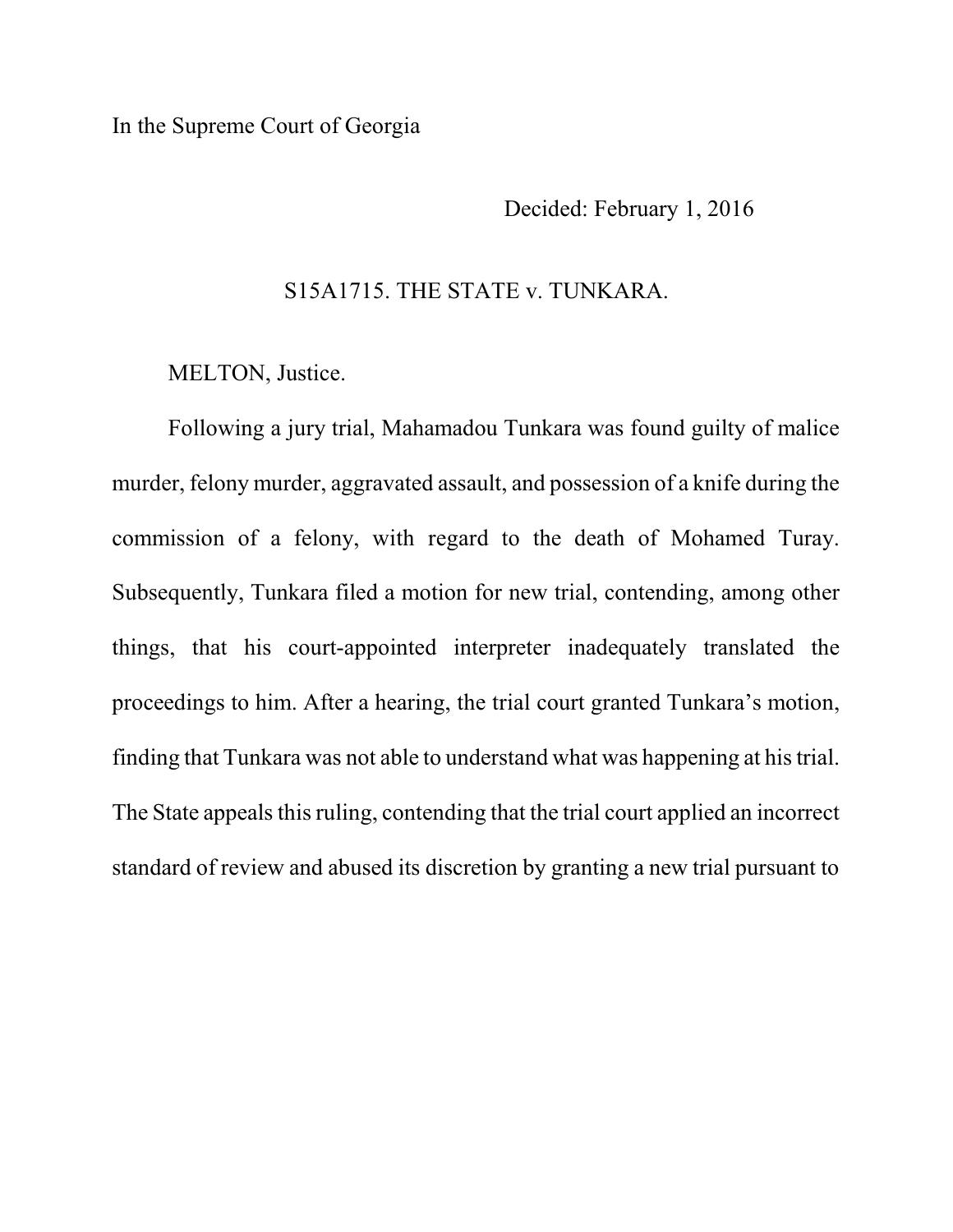OCGA  $\S$ § 5-5-20<sup>1</sup> and 5-5-21.<sup>2</sup> For the reasons set forth below, we affirm.

In more detail, the record shows that, on March 7, 2008, Tunkara was indicted for malice murder, felony murder, aggravated assault, and possession of a knife during the commission of a felony. Tunkara's first trial began on January 13, 2010, with a certified interpreter assigned to translate the trial proceedings into Soninke, Tunkara's native language. The trial ended in a mistrial when the jury was unable to reach a unanimous verdict. The state chose to try Tunkara again, and his second trial began on November 15, 2010. Tunkara was provided with a different non-certified interpreter, as the interpreter from the first trial was out of the country and unavailable. At the second trial, the interpreter sat with Tunkara and purportedly translated the events and testimony to him as the trial proceeded. Shortly before closing arguments, Tunkara moved for a mistrial, arguing that his interpreter was inadequate. Tunkara's attorney

<sup>&</sup>lt;sup>1</sup> "In any case when the verdict of a jury is found contrary to evidence and the principles of justice and equity, the judge presiding may grant a new trial before another jury." OCGA § 5-5-20.

<sup>&</sup>lt;sup>2</sup> "The presiding judge may exercise a sound discretion in granting or refusing new trials in cases where the verdict may be decidedly and strongly against the weight of the evidence even though there may appear to be some slight evidence in favor of the finding." OCGA § 5-5-21.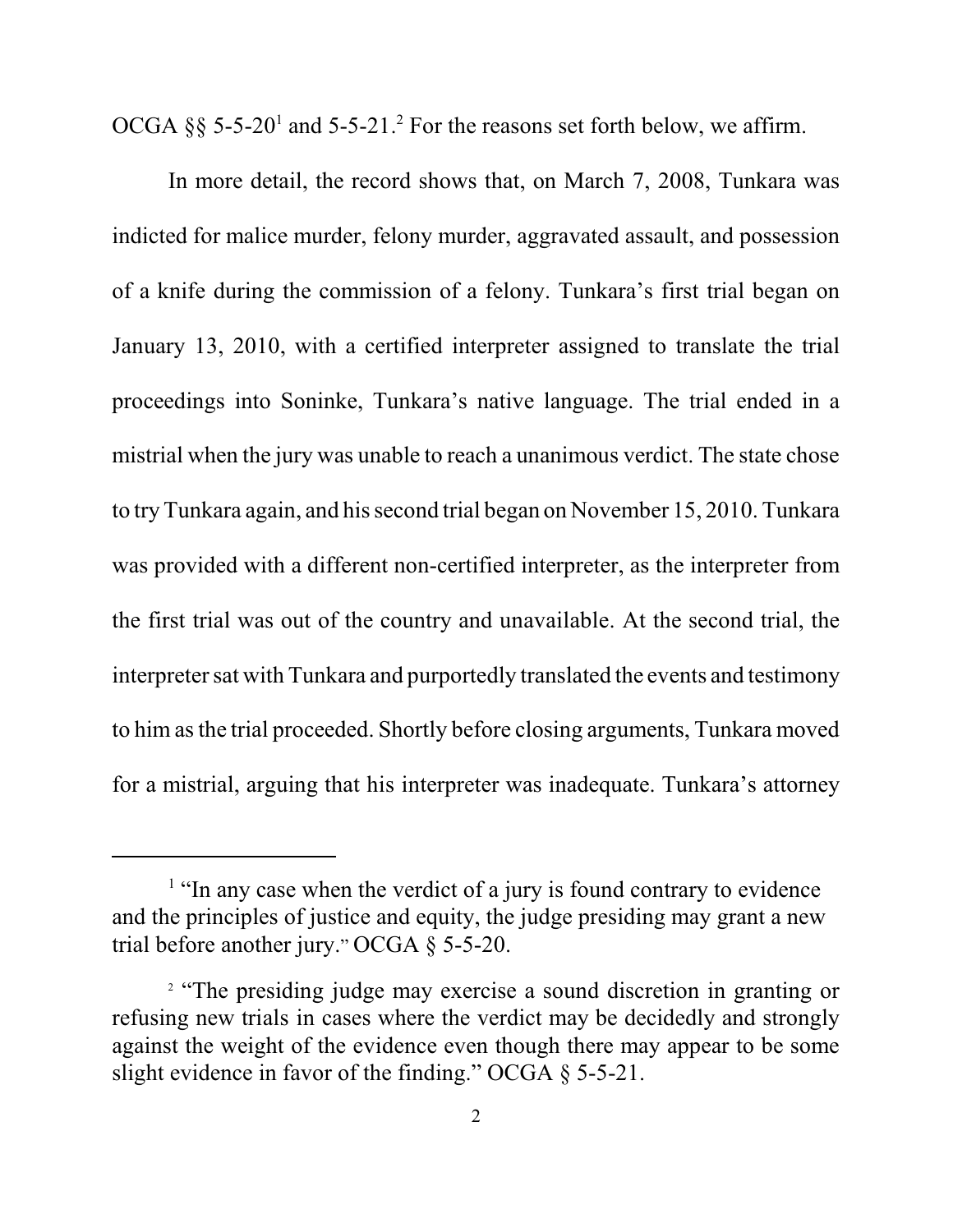explained that, although he did not want to make the motion, he had become aware that the interpreter was giving Tunkara incomplete and inaccurate information, culminating in Tunkara's belief that the murder weapon had Tunkara's blood on it rather than that of the victim (the latter of which the testimony actually showed).<sup>3</sup> The trial court denied the motion, finding that, based on his general demeanor, Tunkara appeared to understand the proceedings. On November 19, 2010, Tunkara was convicted and sentenced to life for the murder charge.

Subsequently, Tunkara filed a motion for new trial, and, after obtaining new counsel, he filed an amended motion for new trial on October 29, 2014. Tunkara again contended that, during the course of the second trial, the courtappointed interpreter gave incomplete and inaccurate information, resulting in a deprivation of Tunkara's due process rights and his right to be present and understand all proceedings under the Sixth and Fourteenth Amendments to the United States Constitution.

On April 30, 2015, the trial court conducted a hearing on Tunkara's

<sup>&</sup>lt;sup>3</sup> Earlier in the trial, during voir dire, a potential juror who understood Soninke expressed concern that the interpreter's translation might be faulty.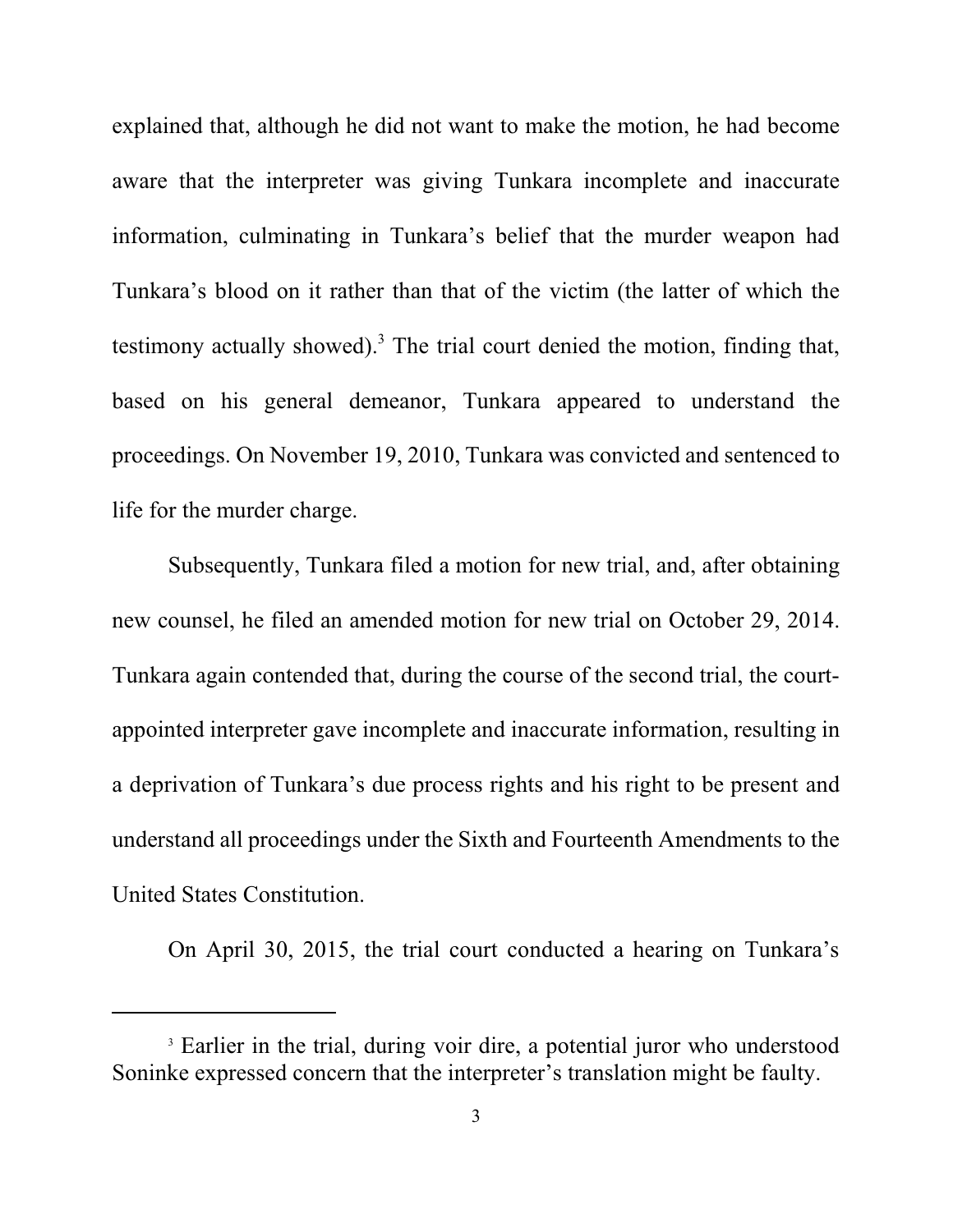motion for new trial. At this hearing, the trial court considered the testimony of Tunkara's trial counsel, the arguments of both sides, and the transcripts from trial. In an order entered on May 4, 2015, the trial court made the finding of fact that "therewas a complete breakdown of [Tunkara's] understanding of what was transpiring at trial due to the interpreter, and that this prejudiced [Tunkara] at trial." Citing its discretion under OCGA §§ 5-5-20 and 5-5-21, the trial court granted Tunkara's motion for a new trial on this basis.

On appeal, the State argues that the trial court abused its discretion, contending that the trial court made no finding that the verdict at trial was strongly against the weight of the evidence against Tunkara and, in fact, the evidence actually supported Tunkara's conviction. In other words, the State argues that the trial court did not make appropriate findings to support, and the evidence does not allow, the grant of a new trial under the general grounds reviewable under OCGA §§ 5-5-20 and 5-5-21.<sup>4</sup>

As a general matter, the discretion given to the trial judge when

<sup>4</sup> The trial court has the right to reassess the granting of a new trial, and may effectively sit as the "thirteenth juror." Allen v. State, 296 Ga. 738, 740 (2) (770 SE2d 625) (2015) *citing* White v. State, 293 Ga. 523, 524 (2) (753 SE2d 115) (2013).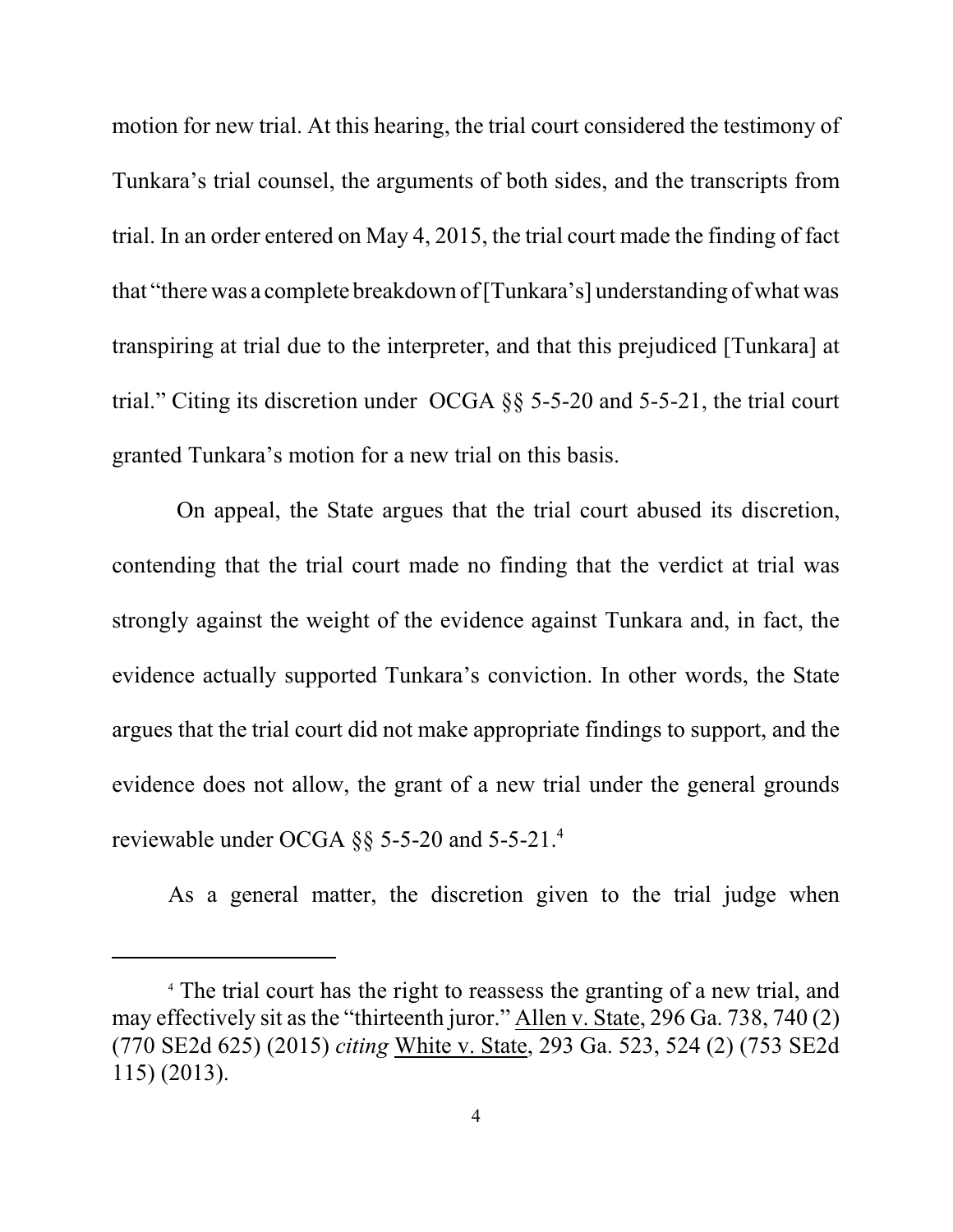considering a motion for new trial is broad:

The right and power of a court, upon a motion for a new trial, to review its own rulings in the case, and where the same are erroneous, to grant a new trial, exists by virtue of its own constitution and establishment, without any act of the legislature; it is an inherent power in all courts to do right.

(Citation and punctuation omitted.) Hipp v. State, 293 Ga. 415, 416 (746 SE2d 95) (2013).

The trial judge made a factual finding that Tunkara did not understand what was transpiring during the trial. Based on this fact and "principles of justice and equity," the trial judge granted Tunkara's motion for new trial, relying on OCGA §§ 5-5-20 and 5-5-21. These two statutes apply to considerations about the weight of the evidence- the general grounds. Here, however, it is largely undisputed that the trial court's ruling was premised on a *special* ground- the inadequacy of the interpreter. As such, the trial court's discretion lies more squarely under OCGA § 5-5-25. That statute provides: "In all motions for a new trial on other grounds not provided for in this Code, the presiding judgemust exercise a sound legal discretion in granting or refusing the same according to the provisions of the common law and practice of the courts." The inadequacy of an interpreter is one of the "other grounds not provided for